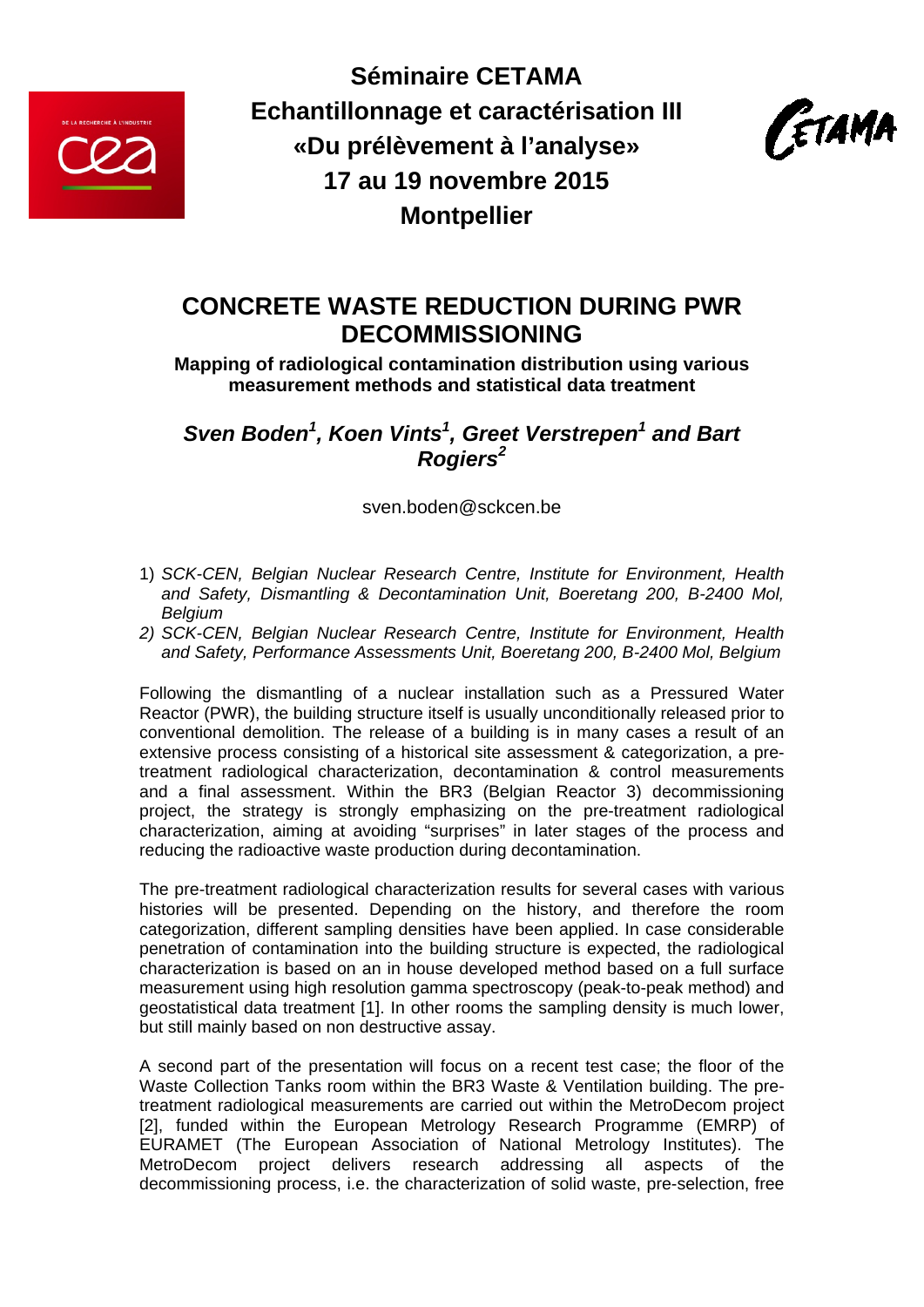

# **Séminaire CETAMA Echantillonnage et caractérisation III «Du prélèvement à l'analyse» 17 au 19 novembre 2015 Montpellier**



release and repositories monitoring, measurement of thermal power prior to repository storage, and monitoring of waste and repositories in the long term. Within work package 1 of this project, concerning the mapping inside nuclear facilities, we have tested alternative measurements and detectors (e.g. Surface Contamination Monitor, Plastic Scintillator, LaBr3, CZT) for the non-destructive determination of Cs-137 depth contamination distribution. The subsequent destructive sampling strategy will be tested against various current statistical methods applied such as Bayesian analysis and sampling protocols defined in US EPA documents such as MARSAME, MARSSIM and MARLAP. In order to define the decontamination plan, geostatistical analyses have been applied. The first results within this project will be presented.

[2] http://www.decommissioning-emrp.eu/

<sup>[1]</sup> Boden, S., Rogiers, B., & Jacques, D. (2013). Determination of (137)Cs contamination depth distribution in building structures using geostatistical modeling of ISOCS measurements. Applied radiation and isotopes, 79, 25–36. doi:10.1016/j.apradiso.2013.04.028